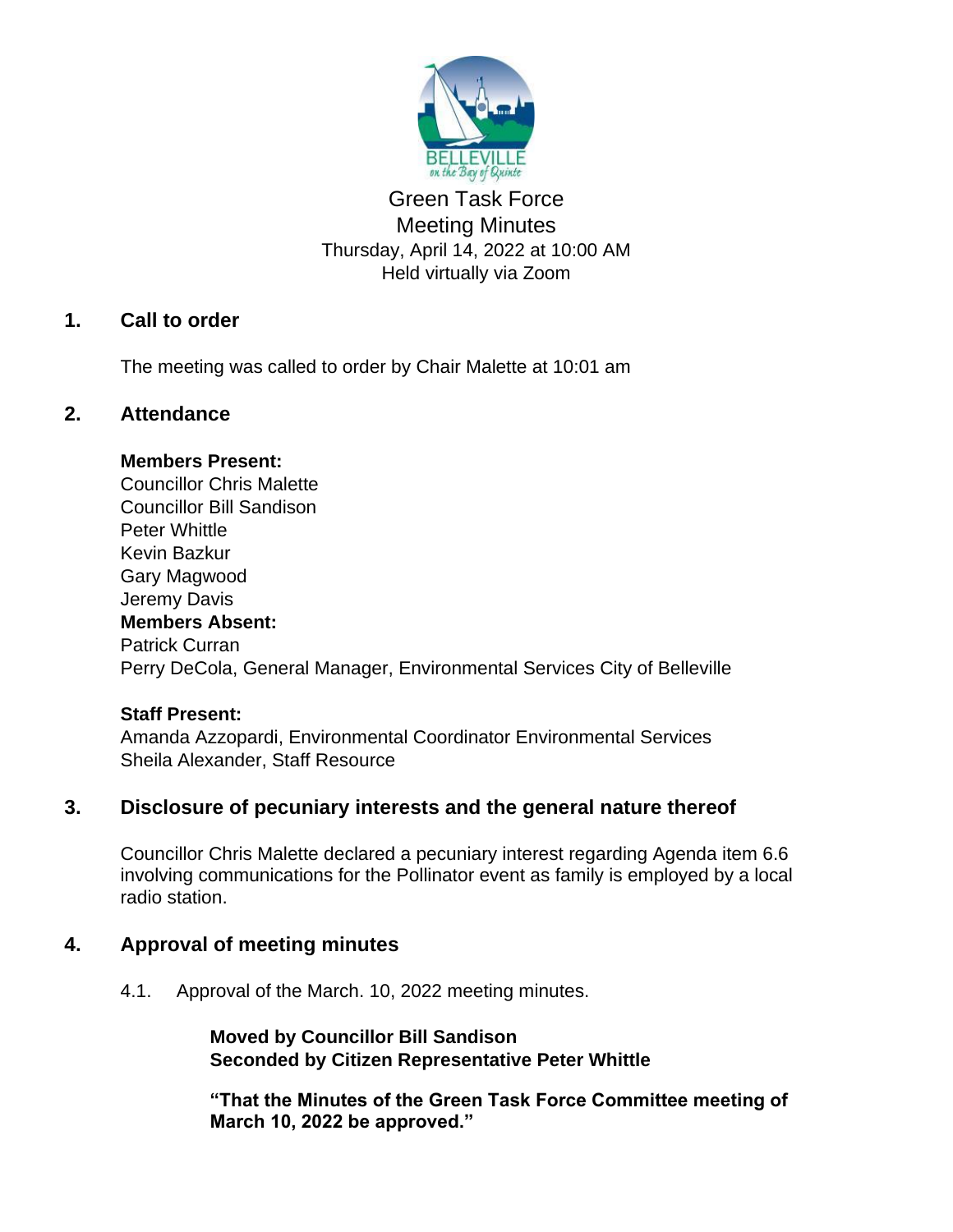## **Carried**

## **5. Correspondance**

- 5.1. Quinte Trash Bash Signage Staff discussed the correspondence regarding "Do not Litter" yard signs to be installed. Staff discussed concerns about signs that would be abandoned and not maintained. Staff suggested creating a digital map of all locations cleaned instead. Discussion followed that additional signage would create more litter and that social media be the better approach for messaging.
- 5.2. AMO Municipal Energy Symposium Staff updated the committee on recent attendance at AMO's online symposium and shared ideas from the cities of Brantford, Ottawa and the Durham region. A number of good resources are available to all municipalities.
- 5.3. Riparian Planting- Clarence Bird Park The location 34 Hampton Ridge Boulevard. Staff met with Quinte Conservation staff this week to discuss the upcoming event on May 1 and May 3. Volunteers are needed to assist with the planting of 3000+ trees, shrubs and wildflowers. Discussion followed.

## **6. Items for discussion**

- 6.1. Community Gardens Lunch and Learn. Staff provided an update on the proposed concept of a zoom meeting on the last Thursday between April and September. City staff at the City of Belleville would field questions. It would be open to community gardeners, city staff, Mayor and Council. Discussion followed.
- 6.2. Pollinator Webpage

Staff presented the idea of creating a Pollinator webpage as part of the Bee City designation that would provide residents with educational material and act as a communication platform for future initiatives. Discussion followed.

6.3. Leave the Leaves Campaign

Staff shared information of the importance of this incentive and the benefits to the environment. The information has been added to the Leaf and Yard waste information page on the City site. Discussion followed.

6.4. Spring Giveaway Day

Staff sought consultation with City staff departments for their input hosting another event this year. The spring giveaway date will be May 21, 2022.Councillor Sandison commented that COVID 2021 prevented a second day last year but we have received good feedback. Councillor Malette agreed that there did not appear to be any negative feedback and welcomed another event.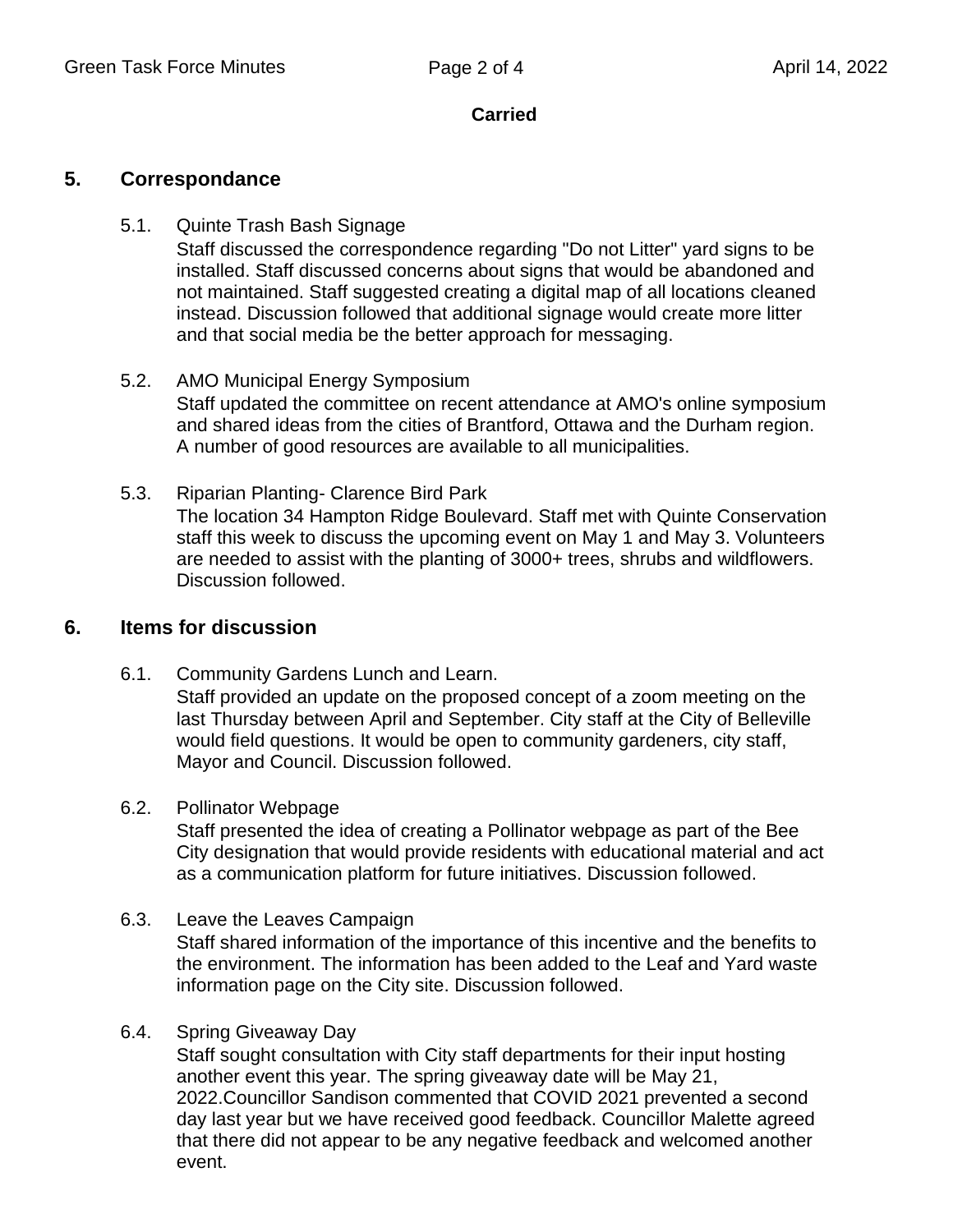6.5. Pollinator Event Speakers and Vendors/ Communication Plan

Councillor Malette recused himself at this point of the meeting at 10:33 am. Councillor Sandison represented the Chair. Discussion followed on the communications portion and it was agreed to proceed with the radio ads as presented. Councillor Malette returned to the meeting and resumed his role as Chair at 10:37 am.

6.6. Quinte Trash Bash Location Update Staff advised that, although we look forward to the Belleville Senators being in the AHL playoffs it would require us to seek new location for this event during their game day. In consultation with RCCS staff, it was suggested we utilize Riverside Park, Quinte Exhibition and Raceway and the Gerry Masterson Center. Discussion followed.

## **7. New business**

- 7.1. Reminders Staff provided reminders of upcoming event dates and requested volunteers. April 21, Earth Day Webinar-Ecofriendly Lifestyle April 22, Earth Day April 30 Seedling Giveaway 9:00-1:00 pm or while supplies last. May 1 and May 3 Clarence Bird Park Planting of seedlings and shrubs with Quinte Conservation and the Rotary Club of Belleville.
- 7.2. Gary Magwood inquired if there is more the GTF could do to put the focus on recycling. Councillor Sandison, a member of Centre and South Hastings Waste Services Board commented that the amount of material being collected has gone up as well as the revenue that Quinte Waste Solutions receives. Councillor Sandison offered to request a report at the meeting of the C&SHWSB to inquire about where we distribute materials once collected.
- 7.3. Jeremy Davis inquired if the GTF would be interested in participating in the Doors Open scheduled for Sept 7, 2022. Discussion followed.

## **8. Next meeting**

The next meeting will be scheduled for May 12, 2022 at 10:00 am, virtually via Zoom.

# **9. Adjournment**

Meeting adjourned at 10:51 am by Councillor Malette.